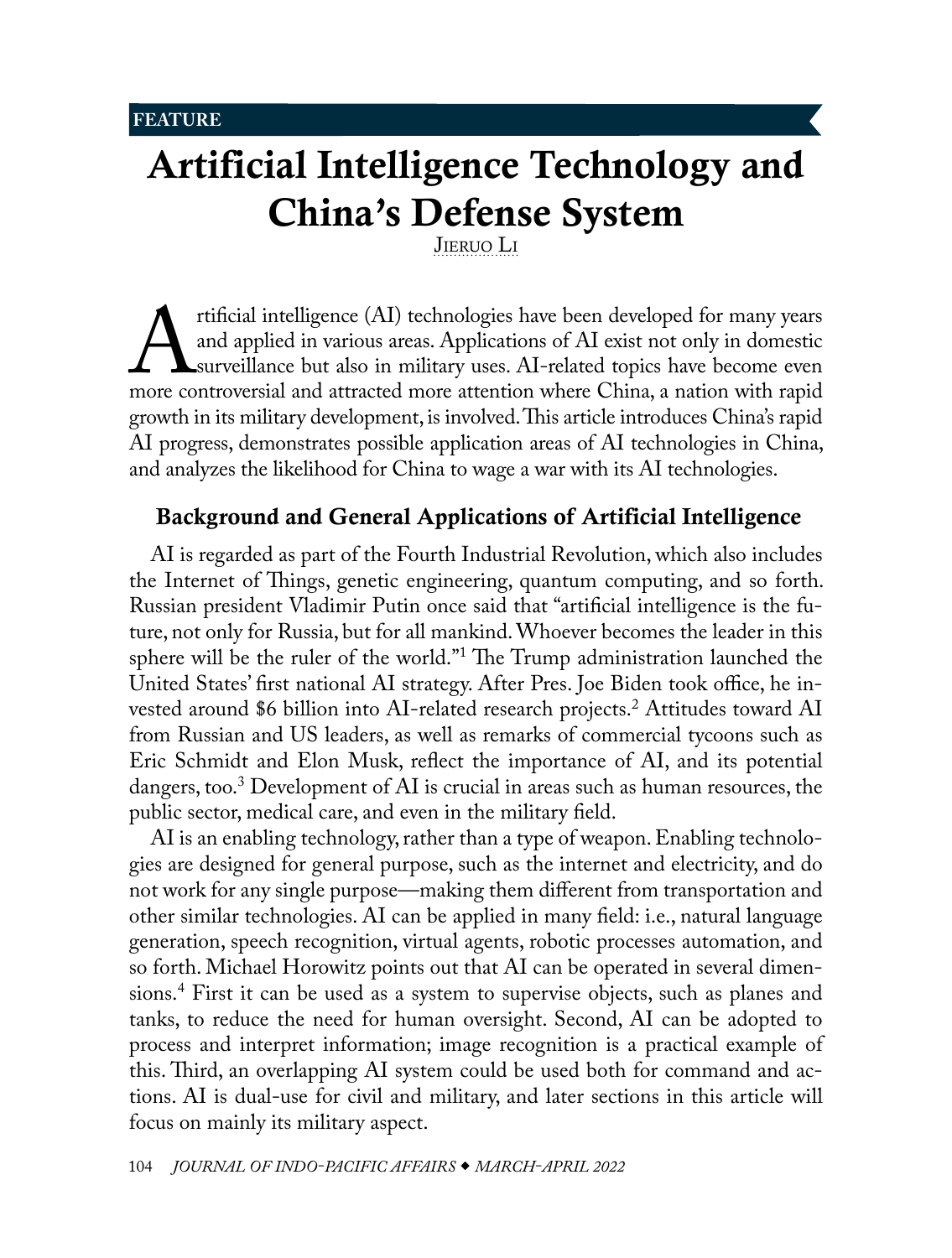## <span id="page-1-0"></span>China's Development of AI Technologies and Military Applications

The *Final Report* released by the US National Security Commission on Artificial Intelligence in 2021 describes China as a "competitor," if not a leader, to the United States in terms of AI development. A basic understanding of the US-China AI competition is established in the report: ". . . we must win the AI competition that is intensifying strategic competition with China. China's plans, resources, and progress should concern all Americans. It is an AI peer in many areas and an AI leader in some applications. We take seriously China's ambition to surpass the United States as the world's AI leader within a decade.["5](#page-9-0) The report also foresees China's determination to surpass the United States in AI leadership with its talent and technological development. This section demonstrates the area of China's AI development and applications.

Before digging into the military aspects, the reason China has been devoted into AI should be explained. In 2015, China issued the document *Made in China 2025* and two years later in 2017, China released the *New Generation Artificial Intelligence Development Plan*. These two documents proved that China's central government officially confirmed the importance of developing AI technologies. The primary purpose of China's AI development is for domestic use. First, advanced technologies are the major driving force for the economic and commercial development in China. To maintain its rapid growth, China encourages high technologies research and development, including AI, thus many private firms and research institutions have entered this field. Second, AI has been adopted domestically to improve the overall well-being, for example, payment using facial recognition, online AI-driven medical diagnosis, and security cameras that are designed to enhance safety.

China's determination of developing AI technologies is not supported only by documents but also practice. The Ministry of National Defense has established research institutions—the Artificial Intelligence Research Centre and the Unmanned Systems Research Centre—to focus on AI and unmanned systems research and development. The key military think tank, the Academy of Military Science (AMS), has also updated its doctrine to cope with the AI technological development: "The revamped AMS is tasked with driving defense innovation and ensuring that the People's Liberation Army's (PLA) warfighting theory and doctrine fully capitalize on disruptive technologies like AI and autonomous systems.["6](#page-9-0) In addition to the government-backed official organizations, a number of private institutions have also invested considerable sums of money to conduct related research. The central government of China uses the term "intelligentized" warfare to refer to the innovations in military technologies.[7](#page-9-0) Ryan Fedasiuk, Jennifer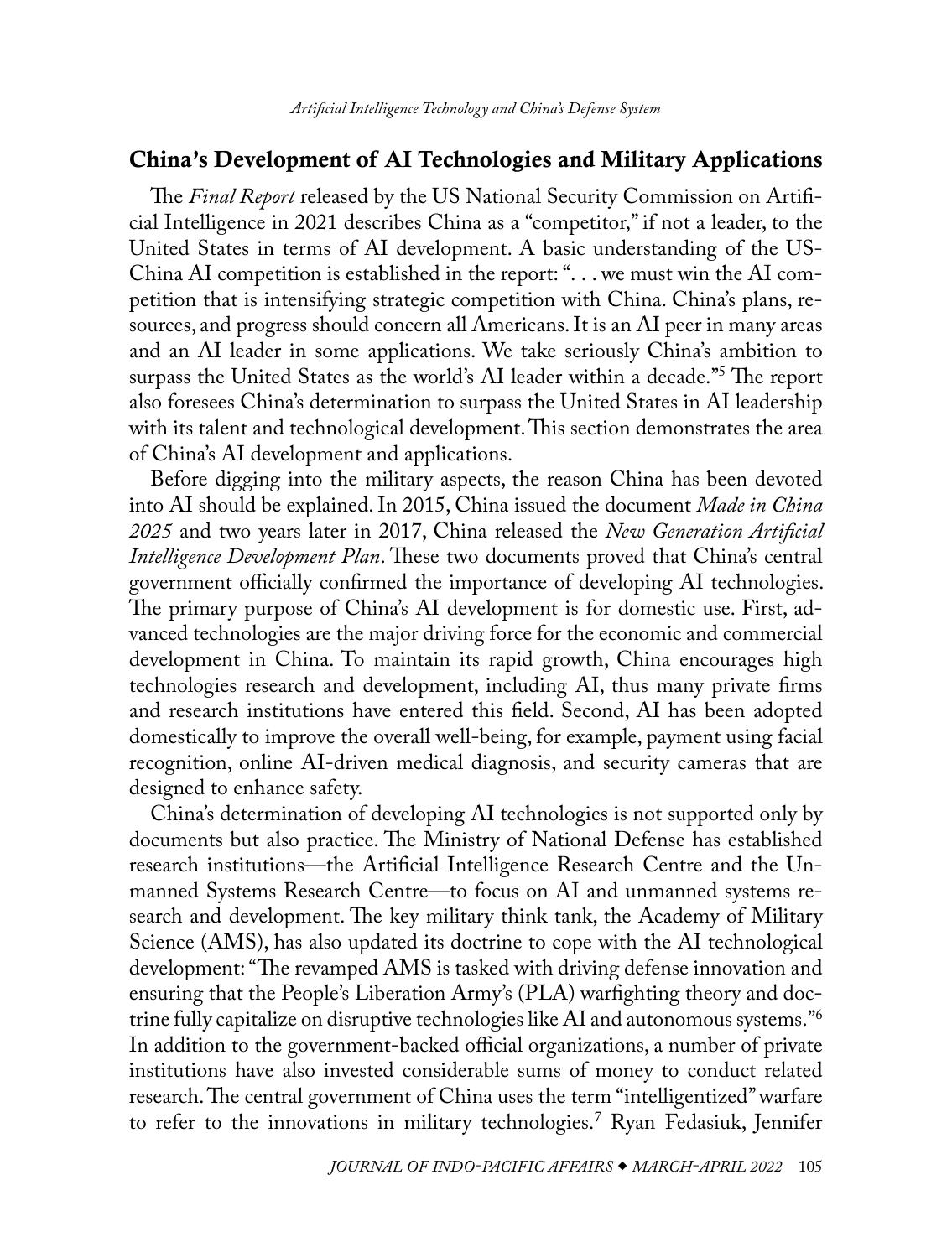<span id="page-2-0"></span>Melot, and Ben Murphy analyzed more than 300 AI-related equipment contracts of the PLA regarding the adoption of AI technologies, and the result of their research shows that around 2 percent of PLA contracts are related to AI in the half year from April to November 2020. The research also predicted that China would continue to invest in AI technologies and may create vulnerabilities for the United States. Moreover, to quickly transfer technologies from the private sector to the public, China also launched a national strategy, the military-civil fusion, to create a favorable research and development environment.[8](#page-9-0)

Among all the AI technologies, China places the top priority on unmanned com-bat systems and equipment along with other advanced military innovations.<sup>[9](#page-9-0)</sup> Unmanned technology has been profoundly changing the face of warfare, and unmanned equipment is one of the first options for future combat equipment. Since President Xi Jinping took office, he has emphasized the importance of unmanned systems on various occasions. For example, in 2017, when Xi Jinping visited the training of unmanned operations, he said to the sergeant that "UAVs are important combat forces for the modern battlefield. You must carry out your duties well and cultivate good personnel.["10](#page-9-0) Another example was in 2020, when Xi met students at the Chinese People's Liberation Army (PLA) Air Force Aviation University, he declared, "Drones are profoundly changing war scenarios. It is necessary to strengthen drone combat research, education and training, and accelerate the training of drone pilots and commanders.["11](#page-9-0) The capacities of unmanned combat systems include effectively reducing casualties, achieving accurate reconnaissance, striking, resupplying, configuring flexible activities, and significantly improving combat effectiveness—to list only a few of many such advantages. With the development of unmanned technology, human warfare places more and more value upon information, which AI and unmanned systems excel at procuring.

China's development of unmanned aerial vehicles (UAV) began in the late 1950s[.12](#page-9-0) In 1959, it had basically figured out the law of self-pilot takeoff and landing of two types of aircraft, namely the An-2 and IL-28. In the mid to late 1960s, China had been investing in the development of UAVs and formed a series of target aircraft such as the Changkong-1 radio-controlled target UAV, the DR-5 high-altitude photo reconnaissance aircraft, and the D4 small remote-controlled aircraft. Moreover, in August 1958, the first unmanned aircraft developed by Northwestern Polytechnic University flew successfully, and in 1984, the university established the UAV Research Institute with the approval of the former Ministry of Aviation Industry. In the1970s, China developed ChangHong high-altitude high-speed unmanned reconnaissance aircraft, T-6 general-purpose unmanned aircraft, Z-5 series unmanned reconnaissance aircraft, ASN series unmanned aircraft, and so forth. Dozens of these target and reconnaissance UAVs have been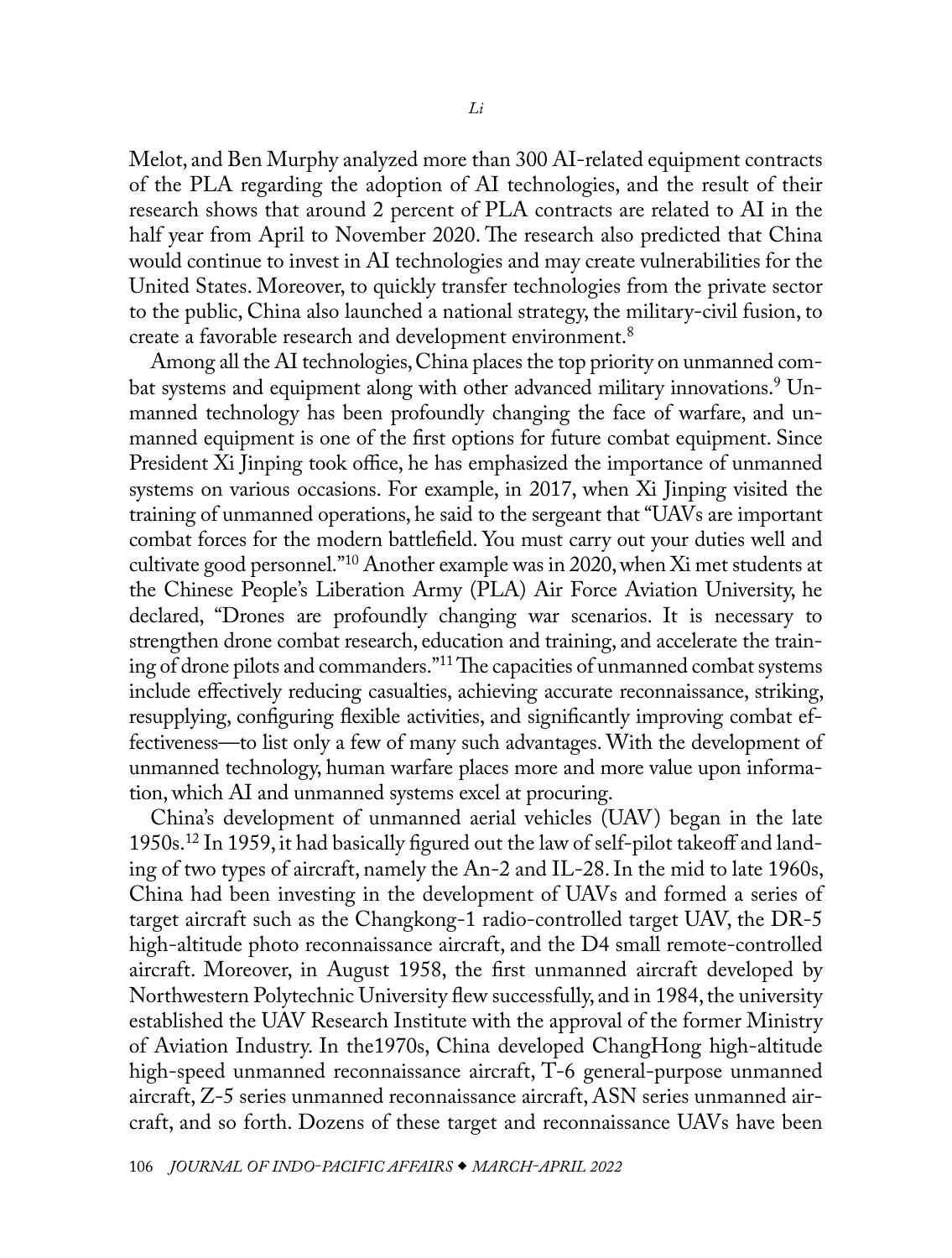<span id="page-3-0"></span>mass-produced and deployed alongside troops. The emergence of a large number of Chinese military UAVs began in 2006, when a number of military UAV designs appeared publicly in the limelight, such as the "Xianglong" high-altitude high-speed unmanned reconnaissance aircraft, whose body design is very similar to the US "Global Hawk" high-altitude long-endurance reconnaissance UAV; the "Skyhawk-3" unmanned helicopter that can hover, take off, and land vertically; and the "Dark Sword" UAV shaped like a US-made stealth bomber, which can burst into the enemy's airspace with its stealth and high-speed performance and conduct suppressive attacks on the enemy's air defense forces.<sup>[13](#page-9-0)</sup>

The PLA is equipped with at least four types of medium and large UAVs, namely the EA-03 Xianglong, the Attack 1 (Wing Dragon 1), the JWP02 (ASN-206), and the BZK-005 UAV.

- EA-03 Xianglong is China's most advanced high-altitude long-endurance unmanned reconnaissance aircraft in service. With a status similar to that of the US RQ4 global-use UAV, it is mainly adopted for high-altitude strategic surveillance reconnaissance. The aircraft has an overall length of 14.33 meters, a wingspan of 24.86 meters, a normal takeoff weight of 6,800 kilograms, a mission load of 600 kilograms and an effective flight range of 7,000 kilometers. It can conduct continuous aerial surveillance for 10 hours at an altitude of 18,000 meters from 2,000 kilometers away. The front and rear wings are connected in a diamond shape, which greatly strengthens the stiffness of the wings with a certain stealth capability.<sup>14</sup> During the standoff in Dong-Lang in the in last year between China and India, three Xianglong aircraft had appeared at Shigatse airport, and this confirmed that troops have been equipped with the aircraft.
- The Attack-1, improved from Chengfei Institute's Yilong-1 (sometimes call the Wing Loong), was unveiled at the 2014 Zhuhai Airshow and was the first active PLA inspection and fighter UAV that was made public at the airshow. Its shape is similar to that of the US UAV  $MQ-9$ , while its size is similar to that of the MQ-1 Predator. It has a maximum takeoff weight of 1.2 tons, a length of 9 meters, a wingspan of 14 meters, a payload of 200 kilograms, a maximum lift of 5,300 meters and a range of 4,000 kilometers. The latest Yilong-2 has a major improvement in both size and performance, with a length of 11 meters, a wingspan of 20.5 meters, a maximum flight altitude of 9,000 meters, a maximum speed of 370 kilometers per hour, a maximum takeoff weight of 4.2 tons, and an external hang-up capacity of 480 kilograms. It is equipped with synthetic aperture radar (SAR) as well as laser-guided missiles and GPS-guided bombs and is able to perform con-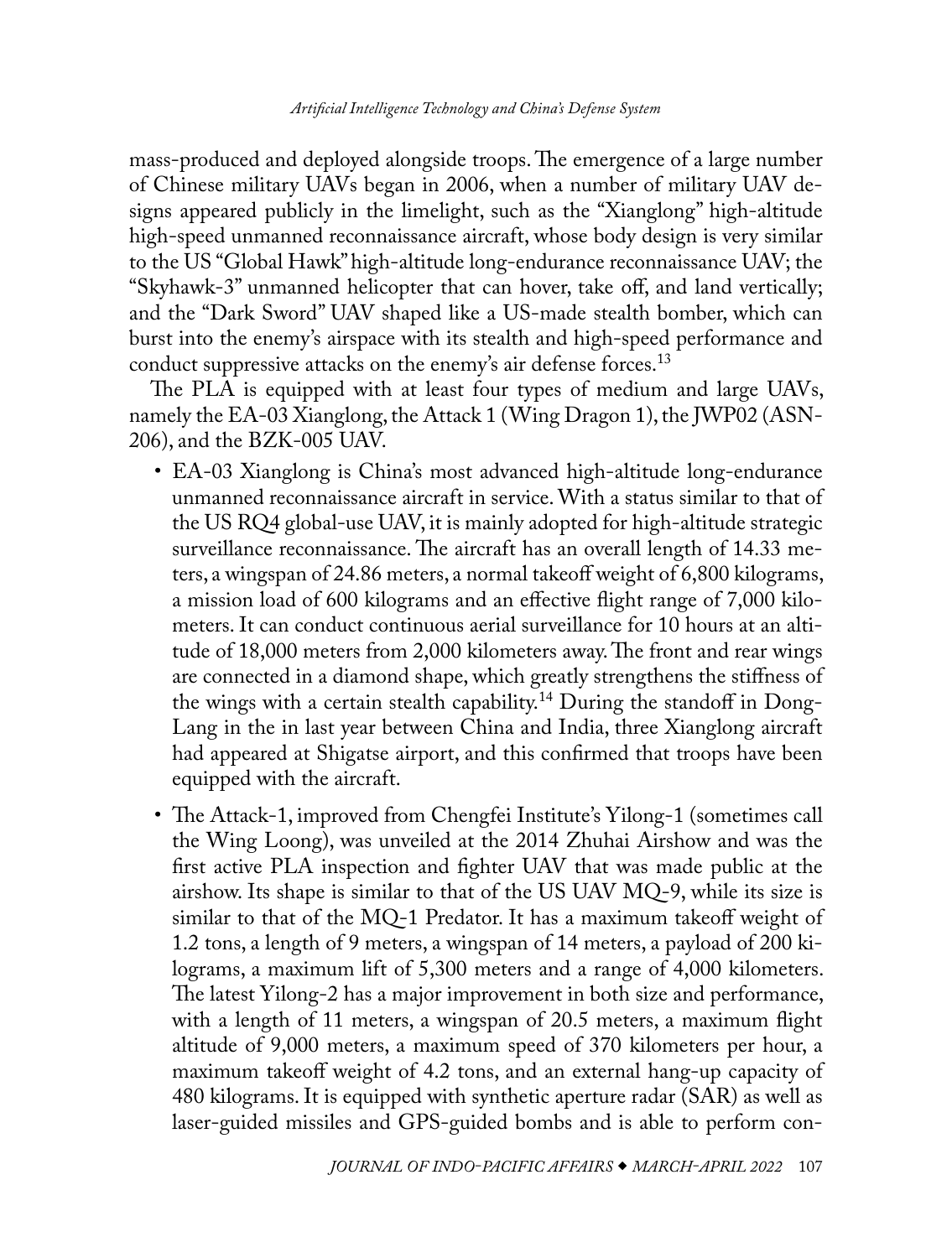<span id="page-4-0"></span>tinuous missions for 20 hours. To date, there has been no news that the Yilong-2 has been put into service.<sup>15</sup>

- The JWP02 UAV (ASN-206) was developed by the Xi'an Aisheng Group of Northwestern Polytechnic University and won the first prize of the National Science and Technology Progress Award in 1996. It is rumored that it had received technical support from Israel. The aircraft applies solid rockets in assisting flight, zero-length launch, parachute landing and recovery, and can be used multiple times. It has a maximum takeoff weight of 222 kilograms, mission equipment weight of 50 kilograms, practical lift of 6,000 meters, range of 150 kilometers, and endurance of four to eight hours. The aircraft, which was developed earlier than Attack-1 UAV, currently serves as the mainstay of China's tactical unmanned reconnaissance aircraft along with the Attack-1 UAV.[16](#page-9-0)
- BZK-005 UAV has certain stealth capability and is a medium and highaltitude long-range unmanned reconnaissance aircraft. It has a maximum lift of 8,000 meters, an endurance of 40 hours, a maximum takeoff weight of 1.25 tons and a maximum carrying weight of 150 kilograms. Early models are equipped with photoelectric pods, while the latest models are equipped with SAR and other electronic reconnaissance equipment. The media reported that the aircraft has been on a patrol flight mission in the East China Sea. The TYW1 Skyhawk UAV, which was developed on the basis of the BZK-005, rolled off the production line on November 14, 2017. It is reported that the maximum takeoff weight of the TYW-1 has increased to 1.5 tons, with a maximum bomb load of 300 kilograms.<sup>17</sup>

UAVs play three important roles in military applications, the first of which is reconnaissance and surveillance.[18](#page-10-0) UAVs can penetrate hundreds of kilometers or more behind enemy lines and are configured at high, medium, and low altitudes. They can provide important reference for strategic decision-making and battle command in large-scale military operations through scanning reconnaissance and close-in reconnaissance to obtain highly accurate intelligence information. The latter is very suitable for PLA military, divisional, and brigade-level forces of the PLA Marine Corps to conduct battlefield reconnaissance surveillance, target search and location, as well as battle results assessment. UAVs can also work with satellites and skywave over-the-horizon radar to search and track enemy maritime targets and transmit back target information in real time. In this way, military UAVs can become an important part of the "kill chain" in antiaircraft-carrier warfare. The second is electronic jamming.<sup>19</sup> Electronic-jamming UAVs can fly over the enemy, emitting electromagnetic waves through their airborne equipment and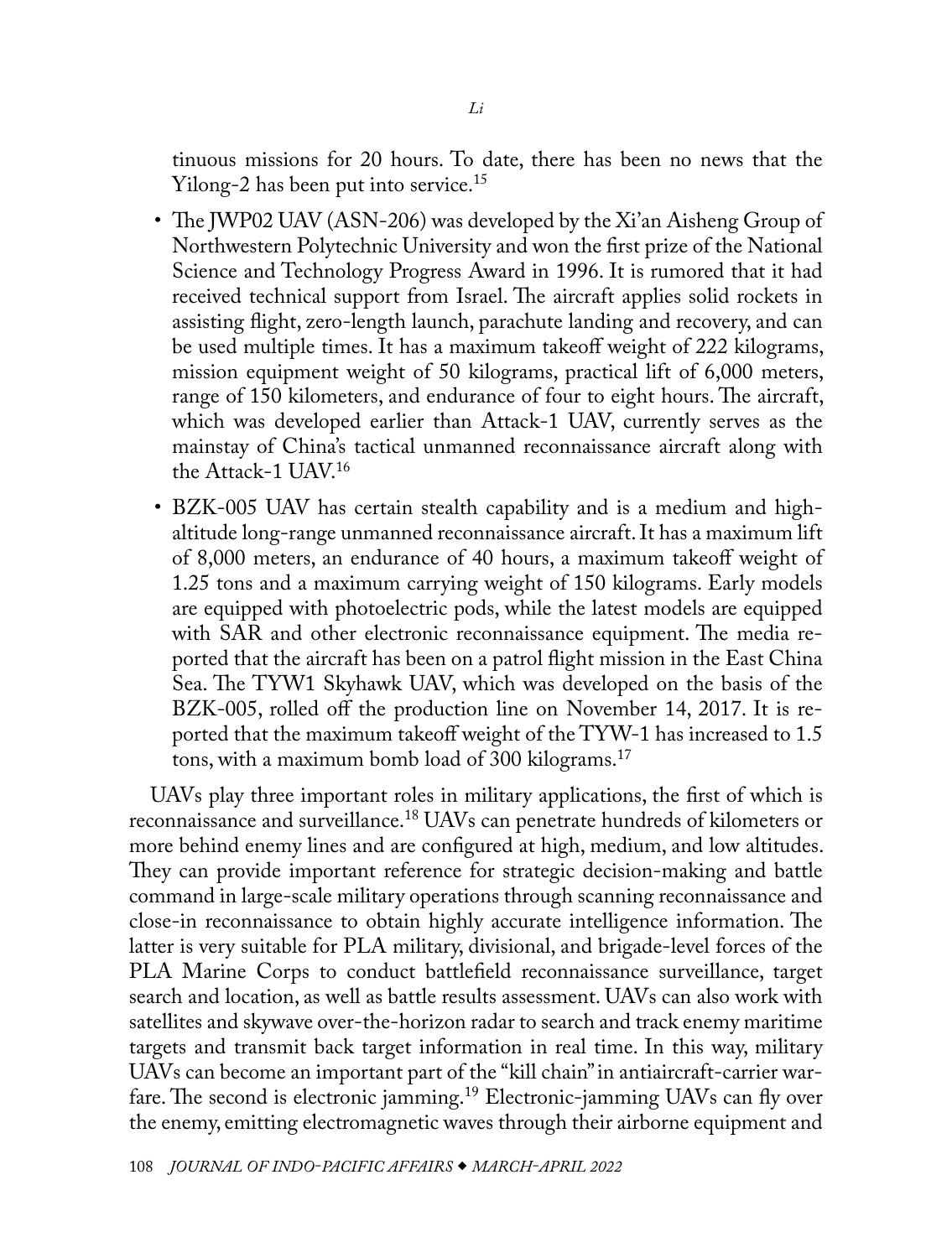<span id="page-5-0"></span>the application of interference foil, and so forth to implement interference on the enemy's air defense radar, fire control radar, early warning systems, and other electronic equipment to cover China's aircraft defense and ground attack. The third role is firepower destruction. In addition to antiradiation UAVs that can destruct the enemy's radar and other electromagnetic equipment, attack UAVs, inspection and fighter UAVs, and so forth can also carry out effective firepower destruction against the enemy.

Acquisition of UAV technologies has enhanced China's confidence to conduct reconnaissance and surveillance tasks to protect claimed territory. In the early 2010s, China for the first time sent a UAV to the Diaoyu Dao/ Senkaku Island disputed area.<sup>[20](#page-10-0)</sup> It was able to easily avoid the detection of Japanese ground radar, which surprised the Japanese coast guard. It was only a short and tactical victory that the Chinese UAVs exploited the loopholes in Japan's air defense system and reached the Diaoyu Islands for cruising with an ultra-low-altitude blind spot; it did not change the strategic pattern of the Japanese side's effective control over the Diaoyu Islands.

The most common unmanned aircraft to cruise the Diaoyu Islands is the BZK-005 unmanned reconnaissance aircraft—equipped with a rear-propelled engine, a dual-tail brace structure and an under-nose photoelectric/infrared detection device—first unveiled at the Zhuhai Airshow in 2006 and capable of flying continuously for 40 hours at an altitude of 26,000 feet.<sup>21</sup> The BZK-005's primary detection system is an electro-optical pod under the nose, which is equipped with a forward-looking infrared detection system, CCD cameras, and a laser range/target designation system. Wave-transparent materials are applied in the BZK-005 UAV; thus, it can be determined that it has a satellite communication system that can transmit information to the rear over radio range, which also indicates that the BZK-005 should have an activity radius of more than 1,000 kilometers. The application of the BZK-005 UAV has effectively enhanced the capability of China's naval maritime integrated surveillance system. At present, the quantity and quality of China's naval maritime surveillance aircraft are insufficient, and the application of the BZK-005 can improve the capability and coverage of China's naval target detection and indication system, especially for accurate detection and identification of targets in the middle and near sea, which helps China to comprehensively grasp the real-time situation in the relevant sea areas and provides support for relevant decision making.

For nearly a decade since China sent the BZK-005 to the Diaoyu Island area without alerting Japan, Japan has been cooperating with the United States to equip itself by importing UAVs. Early this year, Japanese media reported that the United States and Japan are currently discussing a military deployment against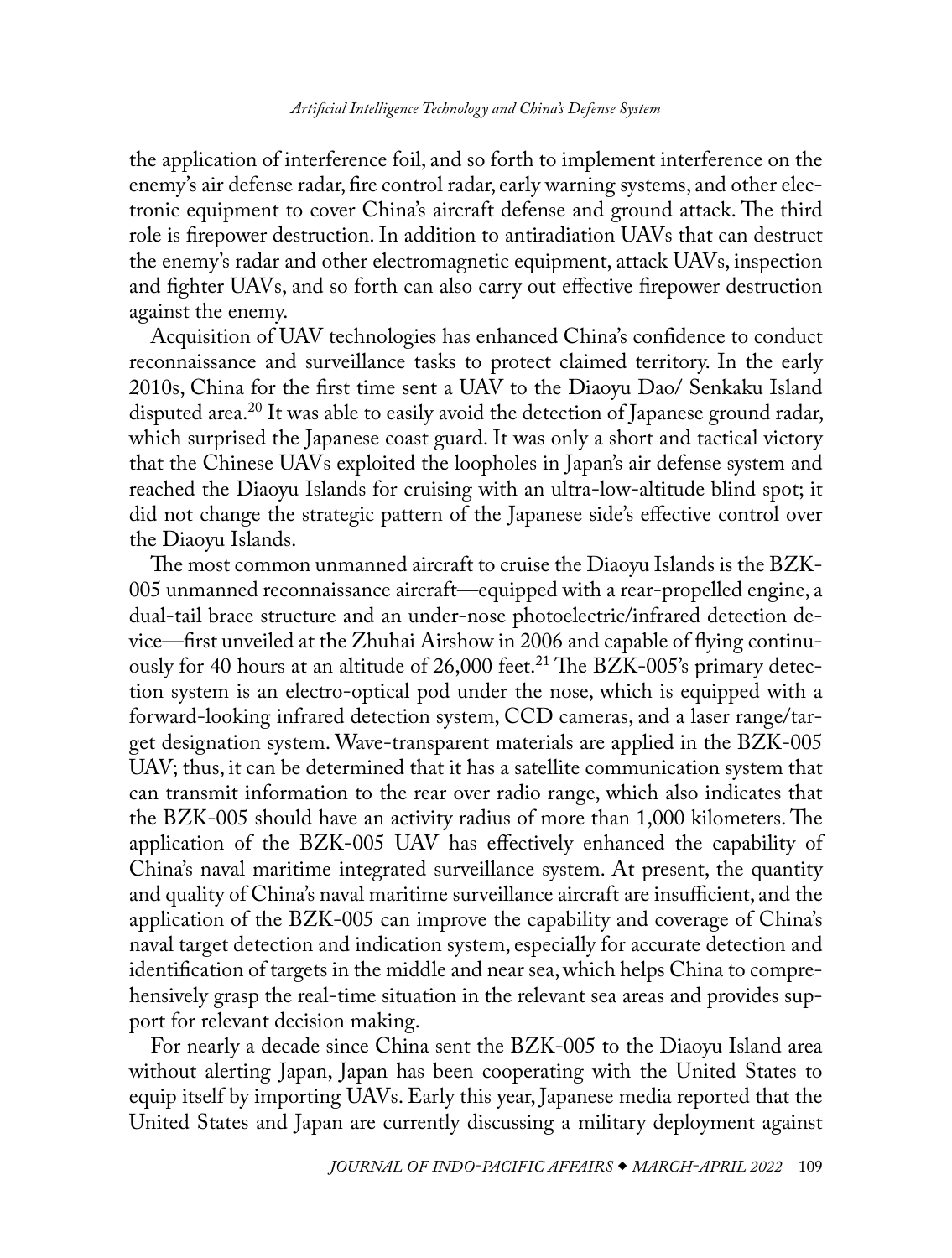<span id="page-6-0"></span>China. According to the report, the United States and Japan plan to deploy MQ-9 UAVs near Kagoshima, a move designed to "respond to China's" regular military operations.[22](#page-10-0) UAVs are characterized by high speed and high altitude. The MQ-9 made its first flight in 2014 after improvements were made, and then it was used by the US military. It is understood that the UAV deployed in Kagoshima is a reconnaissance type and it is also the first time the United States deployed this high-altitude type of UAV in Japan.

With the US pivots in Asia, tensions between the two giants, namely China and the United States, have been inevitable. Located in the southwestern tip of Japan, Kagoshima has a very special geographical location in that, if the United States deploys the MQ-9 UAV on the island, it will obtain the information about the activities of the Chinese naval fleet. In other words, the MQ-9 UAV is the US "eye" planted in the vicinity of China for receiving information. In addition, the specific location of the US deployment of the MQ-9 UAV is also thoughtprovoking, for the reason that to the further south of Kagoshima, there are the Okinawa Islands, followed by the Miyako Strait waters. This area is the "treasure land" that is of great military importance. When the United States and Japan intervenes in the Taiwan Strait conflict, should it occur, the Miyako Strait waters are the shortest cut they must go through. Obviously, China is also aware of this problem. Therefore, China should pay close attention to the Miyako Strait when the cross-strait unification attack commences, if this is the only way. In this context, the US UAVs deployed in Kagoshima are the main means of reconnaissance for the United States and Japan. The UAVs must not only watch out for the moves of the Chinese side, but also conduct reconnaissance of Chinese defense networks.

UAVs are not only used in the East China Sea area, but also the South China Sea area. Even in the border conflicts between China and India, UAVs were also applied. Despite that there has not been any offensive action taken by UAVs in the mentioned areas, one cannot deny the potential there. Considering the unstable situation in the Indo-Pacific, states either focus on AI technologies research, including UAVs, or import arms and technologies from others. It is still unknown that whether the applications of AI technology will eventually arouse an arm race.

### Concerns

The advanced AI technologies that are applied in the military field can exert great impact on deterrence and warfare in the future. Meanwhile, China's rapid development of AI technologies and applications in its military are cause for increasing concern by the United States. Despite the success of China's AI in commercial areas, no clear evidence has indicated that China's military has plans to apply AI in any lethal systems. In the short term, weaknesses still exist despite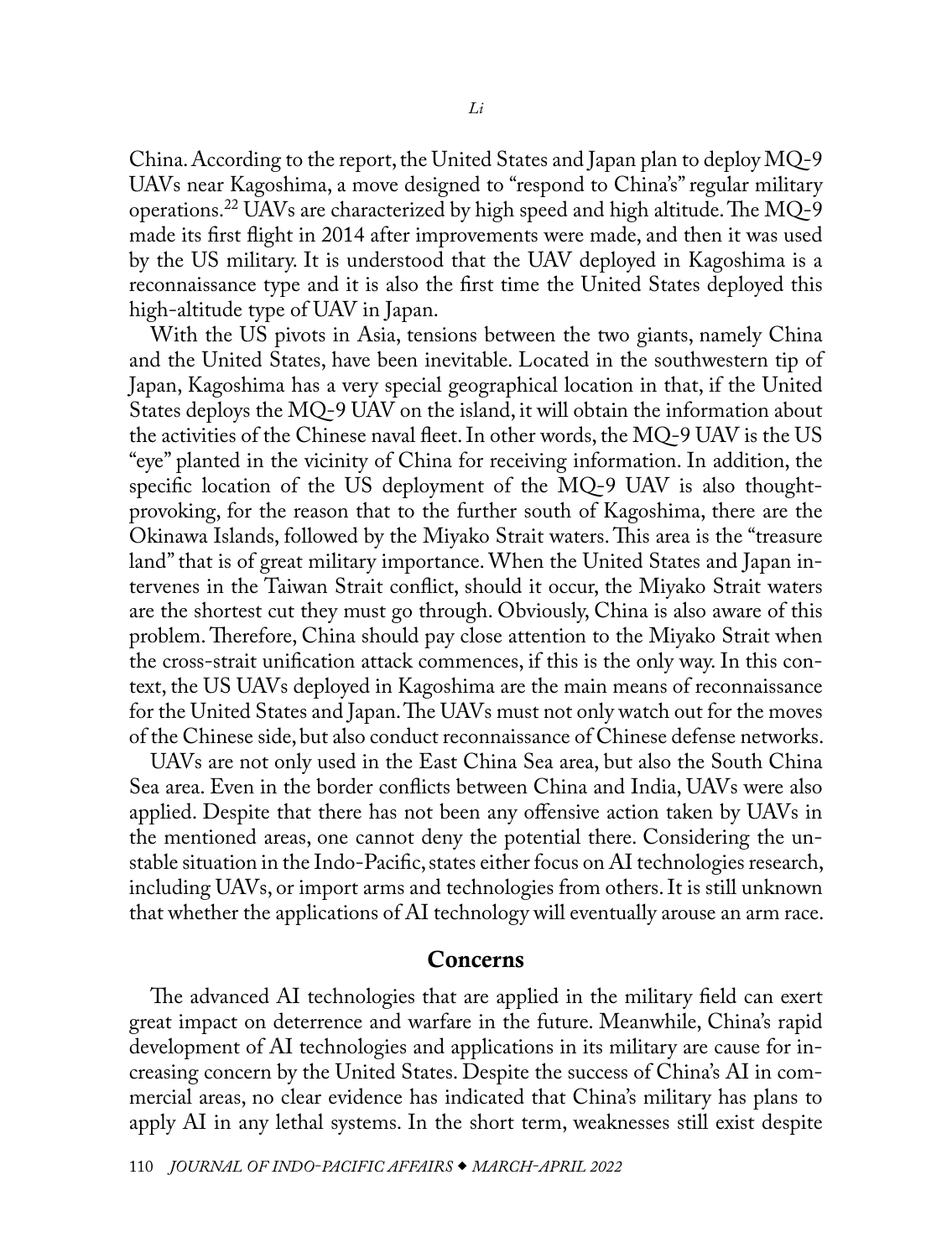<span id="page-7-0"></span>China's preexisting foundation on AI commercial applications. Allen points out that China has disadvantages in top talents and technical standards, as well as in software frameworks and platforms.<sup>23</sup> For example, the case of restrictions on ZTE and Huawei clearly reveals that China heavily depends on imports of critical products, which means that China still has a long way to go until it becomes fully independent in vital sectors, such as semiconductors.

AI technology itself is not offensive, but it is likely to play an irreplaceable directorial role in warfare if it is applied to automating weapons, especially nuclear weapons. To avoid unwanted jeopardy to any nations, the top priority is to ensure human intervention is involved in AI that are applied in security-related areas. AI actually lowers the threshold of offensive military actions because of the limited casualty risk. States, including China and the United States, should cooperate on preventing the abuse of AI. According to the China Global Television Network, China is the first nation that has submitted the position paper to the United Nations Convention on Certain Conventional Weapons for regulating the application of AI technologies in military field in December 2021.<sup>24</sup> In other words, as with the control of nuclear weapons, norms and regulations are needed to limit the use of AI armaments.

The United States is concerned about the global proliferation of unmanned systems and other AI weapons since China lacks export restrictions. China's purposes of exporting unmanned arms, such as UAVs, include but are not limited to protecting overseas Chinese and investment security, establishing and consolidating diplomatic relations, and creating commercial profits[.25](#page-10-0) The United States is concerned about the unrestricted export for not only security reasons, but also economic ones. To prevent China from occupying the international market of unmanned systems, previous president Donald Trump reinterpreted the Missile Technology Control Regime to boost the export of UAVs. The Biden administra-tion is willing to continue Trump's policy, which made the export more flexible.<sup>[26](#page-10-0)</sup> Therefore, if both superpowers obtain unmanned technologies and export the arms mainly for commercial purpose, it is unnecessary for the United States to raise high concern.

### Future

As for the future development of China's AI technology applications in the military area: First, high-altitude long-endurance will be a primary focus of UAV development. Previous UAVs have a small carrying capacity, inadequate power supply, and little endurance, which may result in a small area of reconnaissance, failure to continuously obtain information for a long time, and even "blind spots" in intelligence, thus it is difficult for them to adapt to the needs of future warfare.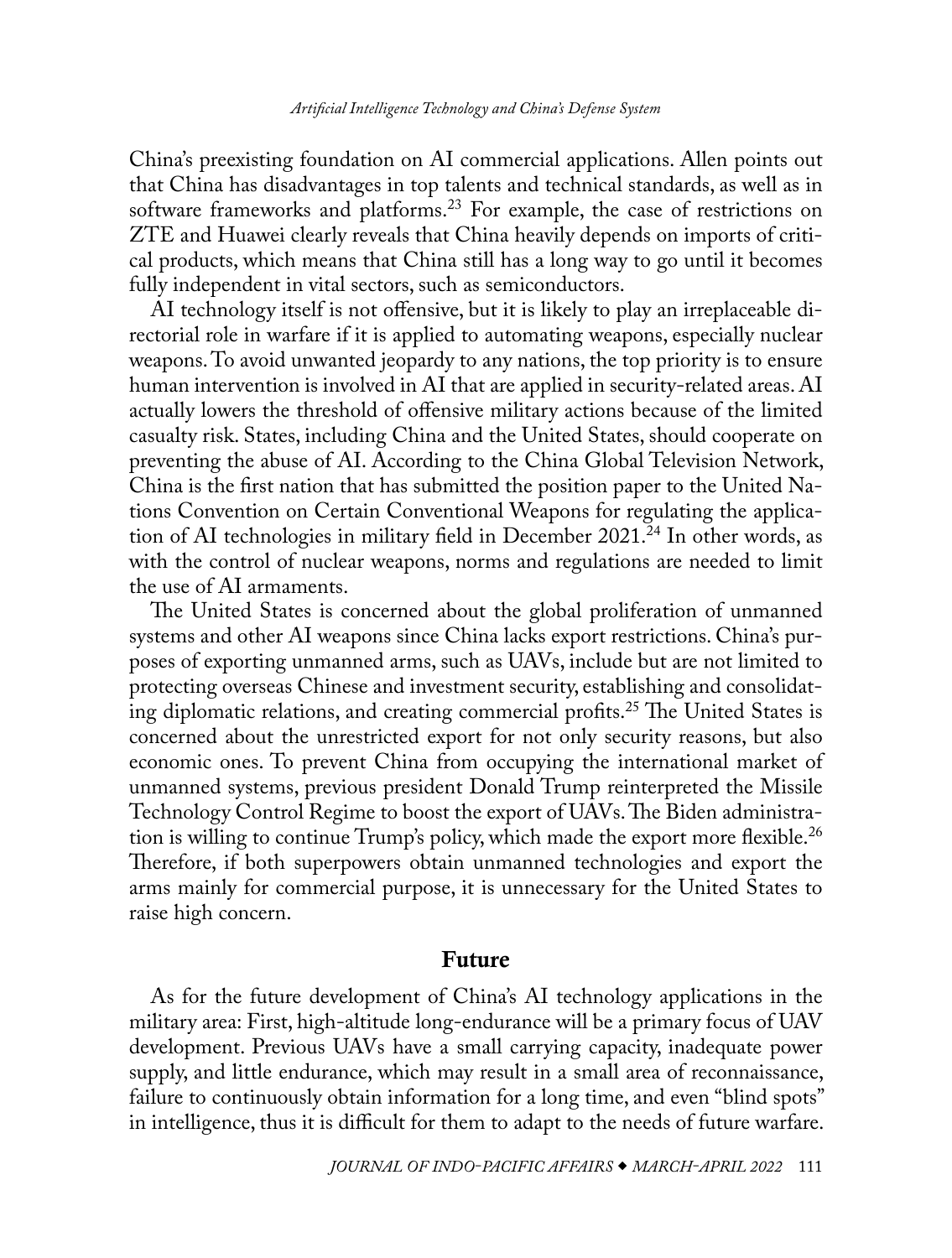Therefore, China's military UAVs must have extensive functions including search and monitoring, air war early warning, and so forth. To this end, new power units such as turbofan engines, rotor engines, solar engines, pulse burst engines, and so forth will be likely to be applied to the future military UAVs.

Second, intelligent control will be developed. At present, China's military UAVs are mainly controlled by programs and the flight routes are relatively fixed, thus it is difficult to cope with various unexpected events on the spot. When the ground control station operates the UAVs, their response usually lags slightly, making it difficult for them to effectively avoid obstacles and dangers. As a result, the intelligence level of military UAVs must be further improved to enhance the UAVs' ability to respond to the situation and their autonomous combat capability.

Third, stealth will be another important direction of UAV development. A large number of composite materials, radar-absorbing materials, and low-noise engines, and so forth will be applied to future military UAVs to further enhance their stealth performance, thus future UAV combat operations can be stealthier, and surprise attacks more viable. Meanwhile, the fuselage surface gap and the radar reflective surface can be reduced.

Fourth, UAVs will be designed to fulfill diversified military tasks. The scope of tasks undertaken by future UAVs will be further expanded, and the task levels will be extended from tactical to battle and strategic levels. The nature of the tasks will also be extended from information support to offensive operations, further achieving the organic combination of reconnaissance and combat. In line with this development trend, diversified aircraft with specific combat functions will appear in China, including unmanned early warning aircraft, unmanned fighter aircraft, unmanned bombers, air combat UAVs, micro-UAVs, and so forth. Hence military UAVs will be widely applied on the future battlefield with a huge battlefield impact and combat power.

Last, UAVs will be operated in concert with manned aircraft. With the continuous development of the world's air-defense weapons, manned aircraft are under increasing threat. If UAVs carry sensors and radar front deployment, serving as the "pathfinder" for manned aircraft, pilot casualties caused by attacks from anticraft weapons can be greatly reduced. Therefore, the integrated application of the two in future will play a mutually reinforcing and complementary role: UAV AI technology will greatly reduce pilots' operational burden while the automatic control, data chain, and navigation technology on manned aircraft mean that the UAVs will no longer be simple remote-control models. UAVs and manned aircraft will each play to their respective advantages, complement each other, and develop together.  $\boldsymbol{\heartsuit}$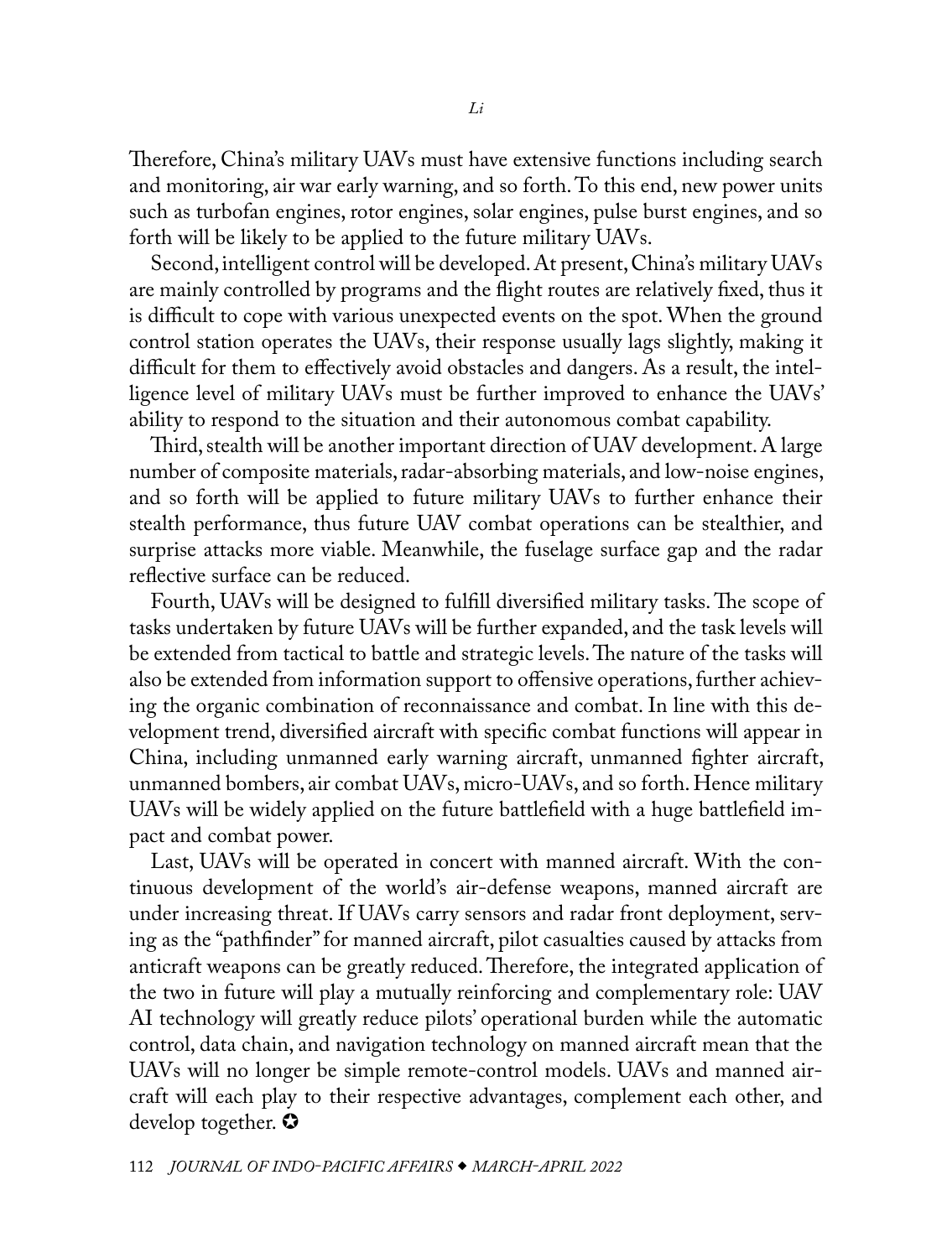*Artificial Intelligence Technology and China's Defense System*

#### <span id="page-9-0"></span>[Jieruo Li](#page-0-0)

Ms. Li is current part-time researcher at Chengdu Institute of World Affairs, China. She graduated from Ritsumeikan Asia Pacific University with a master's in international relations. She was a PhD candidate at Victory University of Wellington, New Zealand.

#### **Notes**

[1](#page-0-1). Gregory C. Allen, "Putin and Musk Are Right: Whoever Masters AI Will Run the World," CNN, 5 Sept 2017, [https://www.cnn.com/.](https://www.cnn.com/2017/09/05/opinions/russia-weaponize-ai-opinion-allen/index.html)

[2](#page-0-1). Andrei Klubnikin, "How Biden's National AI Strategy Will Change America," Itrex, 22 June 2021, [https://itrexgroup.com/.](https://itrexgroup.com/blog/bidens-national-ai-strategy-impact-on-government-business-society/)

[3.](#page-0-1) Maureen Dowd, "A.I. Is Not A-OK," *New York Times*, 30 Oct 2021, [https://www.nytimes.com/.](https://www.nytimes.com/2021/10/30/opinion/eric-schmidt-ai.html)

[4](#page-0-1). Michael C. Horowitz, "Artificial Intelligence, International Competition, and the Balance of Power," *Texas National Security Review* 1, no. 3 (2018): 37–57, [https://repositories.lib.utexas.edu/](https://repositories.lib.utexas.edu/bitstream/handle/2152/65638/TNSR-Vol-1-Iss-3_Horowitz.pdf).

[5](#page-1-0). Eric Schmidt et al., *National Security Commission on Artificial Intelligence: Final Report* (Washington, DC: National Security Commission on Artificial Intelligence, March 2021), 2, [https://www.nscai.gov/](https://www.nscai.gov/wp-content/uploads/2021/03/Full-Report-Digital-1.pdf).

[6](#page-1-0). US Department of Defense, *Military and Security Developments Involving the People's Republic of China, 2021* (Washington, DC: DOD, 2021), 148, [https://media.defense.gov/.](https://media.defense.gov/2021/Nov/03/2002885874/-1/-1/0/2021-CMPR-FINAL.PDF)

[7](#page-1-0). Elsa Kania. "AlphaGo and Beyond: The Chinese Military Looks to Future 'Intelligentized' Warfare," *Lawfare*, 5 June 2017, [https://www.lawfareblog.com/.](https://www.lawfareblog.com/alphago-and-beyond-chinese-military-looks-future-intelligentized-warfare)

[8](#page-2-0). Ryan Fedasiuk, Jennifer Melot, and Ben Murphy, *Harnessed Lightning: How the Chinese Military Is Adopting Artificial Intelligence* (Washington, DC: Center for Security and Emerging Technology, Oct 2021), [https://cset.georgetown.edu/.](https://cset.georgetown.edu/wp-content/uploads/CSET-Harnessed-Lightning.pdf)

[9](#page-2-0). Michael S. Chase et al., *Emerging Trends in China's Development of Unmanned Systems* (Santa Monica: RAND, 2015), [https://www.rand.org/](https://www.rand.org/pubs/research_reports/RR990.html).

[10](#page-2-0). Elsa Kania, "The Human Factor in the 'Unmanned' Systems of the People's Liberation Army," *Strategy Bridge*, 13 Dec 2017, [https://thestrategybridge.org/.](https://thestrategybridge.org/the-bridge/2017/12/13/the-human-factor-in-the-unmanned-systems-of-the-peoples-liberation-army)

[11.](#page-2-0) "Xi Jinping Urges Military to Improve Drone Warfare Capabilities - Stresses 'Triumphant Spirit' Key to Armed Forces," *Military Watch Magazine*, 25 July 2020, [https://militarywatch](https://militarywatchmagazine.com/article/premier-xi-jinping-urges-military-to-improve-drone-warfare-capabilities-stresses-triumphant-spirit-key-to-armed-forces) [magazine.com/](https://militarywatchmagazine.com/article/premier-xi-jinping-urges-military-to-improve-drone-warfare-capabilities-stresses-triumphant-spirit-key-to-armed-forces).

[12.](#page-2-0) Xiongkui He et al., "Recent Development of Unmanned Aerial Vehicle for Plant Protection in East Asia," *International Journal of Agricultural and Biological Engineering* 10, no. 2 (2017): 18–30.

[13](#page-3-0). John Pike, "Xianglong / Flying Dragon," *Global Security*, 23 Oct 2021, [https://www](https://www.globalsecurity.org/military/world/china/xianglong.htm) [.globalsecurity.org/](https://www.globalsecurity.org/military/world/china/xianglong.htm).

[14.](#page-3-0) J. Michael Dahm, *Special Mission Aircraft and Unmanned Systems* (Baltimore: Johns Hopkins University Applied Physics Laboratory, Oct 2020), [https://apps.dtic.mil/.](https://apps.dtic.mil/sti/pdfs/AD1128646.pdf)

[15.](#page-4-0) Justin Bronk, "Future of Autonomous Air Platforms in the Indo-Pacific," Observer Research Foundation, 24 March 2021, [https://www.orfonline.org/](https://www.orfonline.org/expert-speak/future-autonomous-air-platforms-indo-pacific/).

[16.](#page-4-0) Elsa Kania, *The PLA's Unmanned Aerial Systems—New Capabilities for a "New Era" of Chinese Military Power* (Maxwell AFB, AL: China Aerospace Studies Institute, 2018), [https://www](https://www.airuniversity.af.edu/Portals/10/CASI/Books/PLAs_Unmanned_Aerial_Systems.pdf) [.airuniversity.af.edu/](https://www.airuniversity.af.edu/Portals/10/CASI/Books/PLAs_Unmanned_Aerial_Systems.pdf).

[17.](#page-4-0) Michael Klare, "China Pushes 'Intelligentized' Warfare," *Arms Control Today* 51, no. 10 (2021), 27.